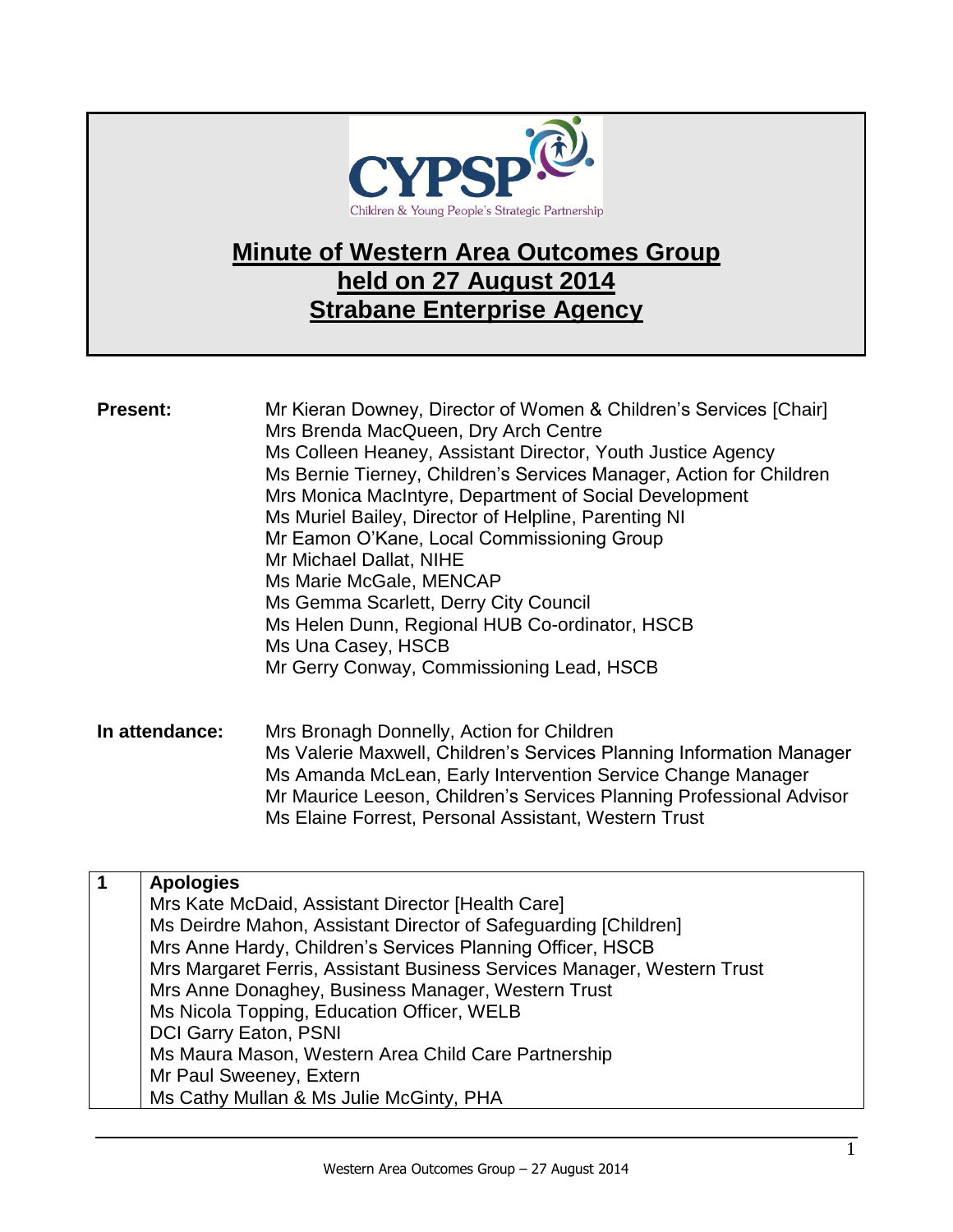|                | <b>Information Mapping Tool</b>                                                                                                                                                                                                                                                                                                                                                                                                                                                                                                                                                                                                                                                                                                                                                                                                                            |
|----------------|------------------------------------------------------------------------------------------------------------------------------------------------------------------------------------------------------------------------------------------------------------------------------------------------------------------------------------------------------------------------------------------------------------------------------------------------------------------------------------------------------------------------------------------------------------------------------------------------------------------------------------------------------------------------------------------------------------------------------------------------------------------------------------------------------------------------------------------------------------|
|                | Mr Downey welcomed Mrs Maxwell, Children's Services Planning Information<br>Manager, to the meeting to give a demonstration on the interactive mapping tool.                                                                                                                                                                                                                                                                                                                                                                                                                                                                                                                                                                                                                                                                                               |
|                |                                                                                                                                                                                                                                                                                                                                                                                                                                                                                                                                                                                                                                                                                                                                                                                                                                                            |
|                | Mrs Maxwell gave an overview of the website www.cypsp.org and detailed the<br>available data tables, bar charts, time series charts, local government districts and                                                                                                                                                                                                                                                                                                                                                                                                                                                                                                                                                                                                                                                                                        |
|                | interactive maps. She distributed printed copies of the following reports, all of which<br>were available on the website:-                                                                                                                                                                                                                                                                                                                                                                                                                                                                                                                                                                                                                                                                                                                                 |
|                | > Local Governance District Outcome Monitoring Report with Trends<br>2006 - 2011/12/13                                                                                                                                                                                                                                                                                                                                                                                                                                                                                                                                                                                                                                                                                                                                                                     |
|                | $\triangleright$ Turning the Curve Report<br>$\triangleright$ Key Points Report                                                                                                                                                                                                                                                                                                                                                                                                                                                                                                                                                                                                                                                                                                                                                                            |
|                |                                                                                                                                                                                                                                                                                                                                                                                                                                                                                                                                                                                                                                                                                                                                                                                                                                                            |
|                | Mrs Maxwell advised that a new performance profile was to be launched shortly<br>which would identify improving and worsening trends and distributed a printout of the<br>information that the performance profile would detail. She advised that her team<br>were available to assist with analysing information. Members agreed that the<br>website contained a rich source of data. Mr Conway said it was a sophisticated<br>system which would assist people in making planning decisions. Mr Downey said the<br>information, in its various formats, would allow organisations to plan together and<br>reconfigure services and said it was a useful tool for members to use within their own<br>organisations. Mr Downey said as the information was evidence based, the data<br>would influence dialogue with personnel from the new Council areas. |
|                | Mr Downey thanked Mrs Maxwell for the presentation.                                                                                                                                                                                                                                                                                                                                                                                                                                                                                                                                                                                                                                                                                                                                                                                                        |
| $\overline{7}$ | <b>Children's Services Action Plan</b><br>Mr Downey asked members to review the Action Planning template circulated for<br>today's meeting. Following discussion, it was agreed that a small sub group of<br>Mrs Hardy, Ms Casey, Mrs Donnelly and Mrs Magee would meet to prepare<br>information and review indicators. Mrs Donnelly agreed to arrange this via                                                                                                                                                                                                                                                                                                                                                                                                                                                                                           |
|                | Mr Downeys' office. It was also agreed that the next meeting on 29 October 2014<br>would be dedicated to completing and signing off the document which would outline<br>the way forward.                                                                                                                                                                                                                                                                                                                                                                                                                                                                                                                                                                                                                                                                   |
| $\overline{2}$ | <b>Notes of Previous Meeting</b><br>All present confirmed that they had received a copy of the minutes of the previous<br>meeting held on 25 June 2014 and they were a true and accurate record of the<br>discussion that had taken place.                                                                                                                                                                                                                                                                                                                                                                                                                                                                                                                                                                                                                 |
| 3              | <b>Matters Arising</b>                                                                                                                                                                                                                                                                                                                                                                                                                                                                                                                                                                                                                                                                                                                                                                                                                                     |
|                |                                                                                                                                                                                                                                                                                                                                                                                                                                                                                                                                                                                                                                                                                                                                                                                                                                                            |
|                | <b>Update on Membership</b><br>Mr Downey advised that nomination forms had been forwarded to interested parties<br>and also widely circulated to fill the current gaps in membership. He agreed to keep<br>members apprised of developments.                                                                                                                                                                                                                                                                                                                                                                                                                                                                                                                                                                                                               |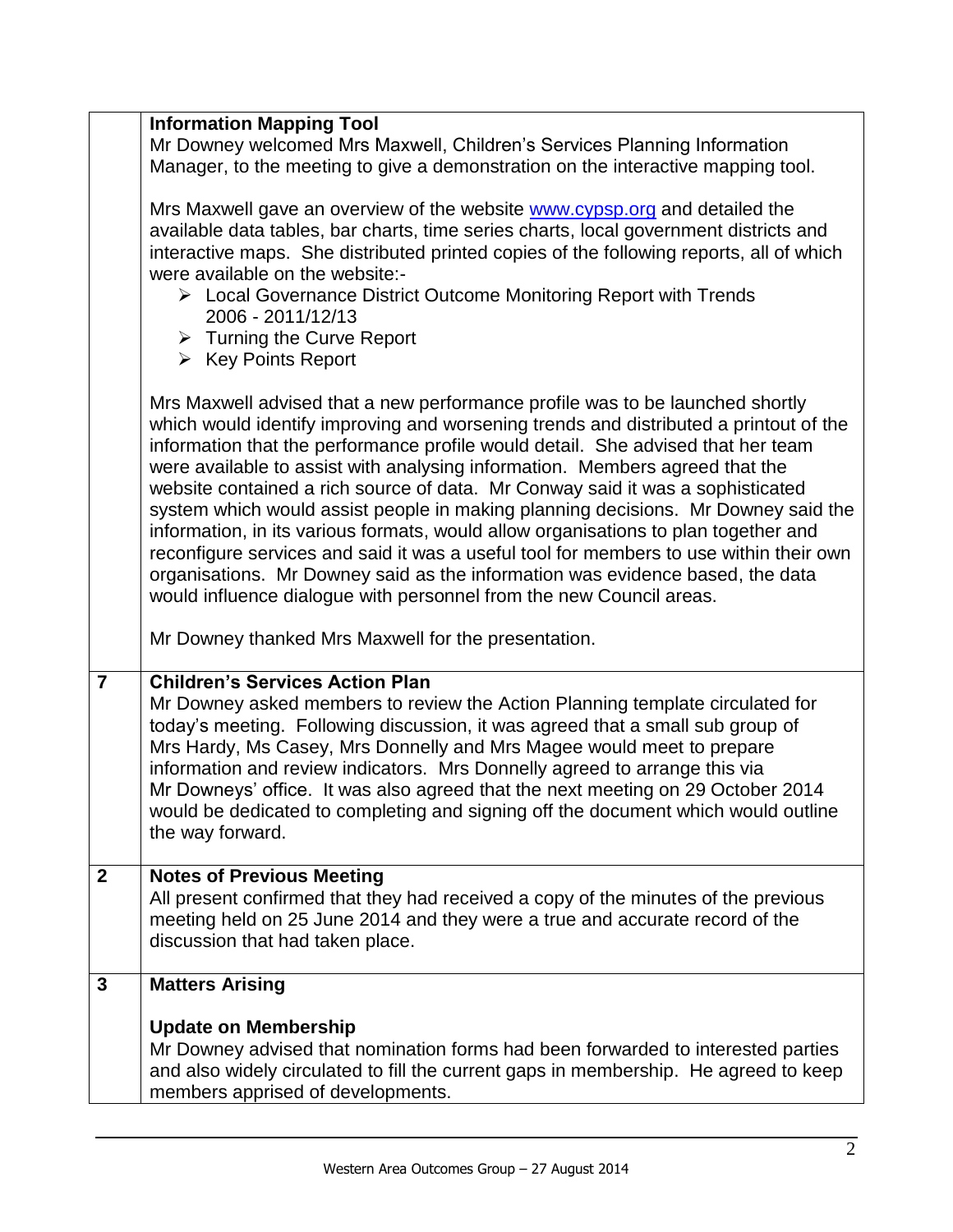|                         | <b>Deputy Chair</b><br>Mr Downey advised that the Deputy Chair role required to be filled by a<br>representative from the voluntary and community sector and asked for a nomination<br>to be proposed at the next meeting.<br><b>Child Sexual Exploitation</b><br>Mr Downey advised that following this week's shocking news of large scale child                                                                                                                                                                                                                                                                                                                                                                                                                                                                                                                                                                                                              |
|-------------------------|----------------------------------------------------------------------------------------------------------------------------------------------------------------------------------------------------------------------------------------------------------------------------------------------------------------------------------------------------------------------------------------------------------------------------------------------------------------------------------------------------------------------------------------------------------------------------------------------------------------------------------------------------------------------------------------------------------------------------------------------------------------------------------------------------------------------------------------------------------------------------------------------------------------------------------------------------------------|
|                         | exploitation in Rotherham between 1997 - 2013, he again highlighted the current<br>campaign by the Safeguarding Board for Northern Ireland - "The More You Know,<br>The More You See". He asked members to redouble efforts within their own<br>organisations by raising professional curiosity to what is happening, and to circulate<br>posters and leaflets to draw Child Sexual Exploitation to people's attention and raise<br>awareness.                                                                                                                                                                                                                                                                                                                                                                                                                                                                                                                 |
|                         | <b>Community Planning</b><br>Mr O'Kane advised that the next Community Planning event for Derry/Strabane was<br>organised for 23 September 2014 at the Everglades Hotel. He confirmed that himself<br>and Mrs Donnelly had attended the first meeting.                                                                                                                                                                                                                                                                                                                                                                                                                                                                                                                                                                                                                                                                                                         |
|                         | Mrs MacIntyre reported that the work of Department of Social Development was<br>being presented to the new Councils to inform them on how statutory bodies were<br>linked to Councils. Mrs MacQueen reported that as yet there were no developments<br>in the Limavady area and she was concerned at the lack of ownership and<br>co-terminosity. Mr Leeson reported that three of the new Councils had advertised for<br>Community Planning Managers, but said co-terminosity was a huge challenge with<br>five Outcomes Groups and eleven new Council areas. Mrs Donnelly suggested that<br>it may be helpful to arrange a meeting with Mr John Kelpie, Chief Executive of the<br>new Derry City and Strabane District Council, to inform him of the structure and remit<br>of the Western Area Outcomes Group and the Locality Planning Groups. Mr Downey<br>agreed to take this forward to create an opportunity for engagement with Council<br>personnel. |
|                         | Mr Downey advised that Community Planning would be kept on the agenda of the<br>Outcomes Group.                                                                                                                                                                                                                                                                                                                                                                                                                                                                                                                                                                                                                                                                                                                                                                                                                                                                |
| $\overline{\mathbf{4}}$ | <b>Update from Locality Planning Groups</b><br>Mrs Donnelly gave an update on the current work of the Locality Planning Groups.                                                                                                                                                                                                                                                                                                                                                                                                                                                                                                                                                                                                                                                                                                                                                                                                                                |
| 6                       | <b>Early Intervention Transformation Programme</b><br>Ms McLean, Early Intervention Service Change Manager, distributed a document<br>detailing the development of the Early Intervention Service which was being jointly<br>funded until 2018 and detailed the following workstreams:-<br>$\triangleright$ Equipping parents to give their children the best start in life.<br>$\triangleright$ Supporting families when problems arise before the need for statutory<br>involvement.<br>$\triangleright$ Positively address the impact of adversity on children.                                                                                                                                                                                                                                                                                                                                                                                             |
|                         |                                                                                                                                                                                                                                                                                                                                                                                                                                                                                                                                                                                                                                                                                                                                                                                                                                                                                                                                                                |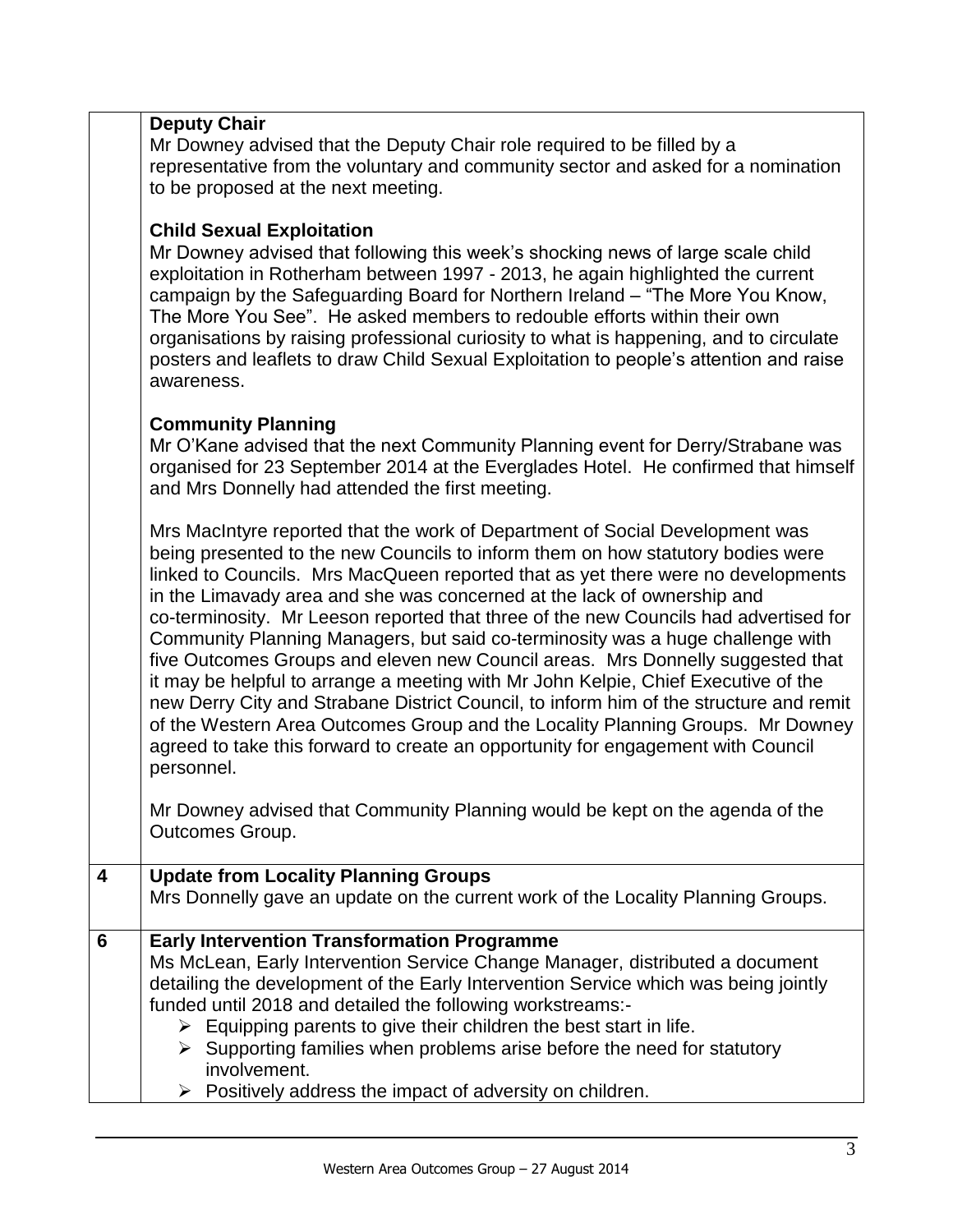|   | Ms Dunn advised that the Trust currently had seven Family Support HUBS and said<br>there was good collaboration between all agencies. She said she was in the process<br>of developing a quarterly return which would detail information on referrals on<br>children in the $5 - 10$ age range and the performance of the HUBS. Ms Dunn said<br>Early Information Family Support would be accessed and aligned to the HUBS.<br>Ms Dunn reported that SCIE [Social Care Institute for Excellence] were undertaking a<br>review of HUB's and she would share the report with members when available.<br>This review had been commissioned by the DHSSPS.                                                                                                                                                                      |
|---|-----------------------------------------------------------------------------------------------------------------------------------------------------------------------------------------------------------------------------------------------------------------------------------------------------------------------------------------------------------------------------------------------------------------------------------------------------------------------------------------------------------------------------------------------------------------------------------------------------------------------------------------------------------------------------------------------------------------------------------------------------------------------------------------------------------------------------|
|   | Mr Downey said the HUB developments in the West excelled operationally and by<br>their delivery of services and said members had been able to view some of the<br>HUB's at the stakeholder events held earlier in the year. Mr Downey said the focus<br>was on the existing seven HUB's to ensure they all operated at a similar level, with<br>an 8 <sup>th</sup> HUB identified for the Outer West, Bogside and Brandywell areas, with a range<br>of additional site areas planned for the future [broad areas would be -<br>Omagh/Fermanagh, Strabane/Derry, and Derry/Limavady] depending on available<br>funding. Members acknowledged that rurality was a big issue in the West.<br>Ms McLean said the first services were to be in place from April 2015, with<br>procurement of services via competitive tendering. |
|   | Mr Downey reported that Parenting NI had organised a series of consultation<br>workshops on EITP. It was agreed that Ms McLean would link with Mrs Donnelly and<br>Mrs Magee as a forum for consultation with the Locality Planning Groups.                                                                                                                                                                                                                                                                                                                                                                                                                                                                                                                                                                                 |
|   | Mr Conway reported on the wide range of information available for both parents and<br>practitioners on the Family Support NI website. Ms Dunn said this information was<br>also available as an App.                                                                                                                                                                                                                                                                                                                                                                                                                                                                                                                                                                                                                        |
|   | Mr Downey thanked Ms McLean and Ms Dunn for their updates.                                                                                                                                                                                                                                                                                                                                                                                                                                                                                                                                                                                                                                                                                                                                                                  |
| 5 | <b>Early Intervention Updates</b>                                                                                                                                                                                                                                                                                                                                                                                                                                                                                                                                                                                                                                                                                                                                                                                           |
|   | Informing an Infant Mental Health Framework for Northern Ireland on<br>22 September 2014, Shaftsbury, Belfast                                                                                                                                                                                                                                                                                                                                                                                                                                                                                                                                                                                                                                                                                                               |
|   | Mr Downey agreed to re-circulate information to members on the above event on<br>22 September 2014. Mr Leeson said members were welcome to submit comments<br>on the framework and agreed to inform Mr Downey of the closing date.                                                                                                                                                                                                                                                                                                                                                                                                                                                                                                                                                                                          |
| 8 | <b>CYSPS Think Family Sub Group/Hidden Harm</b><br>Mr Leeson advised that full minutes from the sub groups were available on the<br>CYPSP website.                                                                                                                                                                                                                                                                                                                                                                                                                                                                                                                                                                                                                                                                          |
|   |                                                                                                                                                                                                                                                                                                                                                                                                                                                                                                                                                                                                                                                                                                                                                                                                                             |